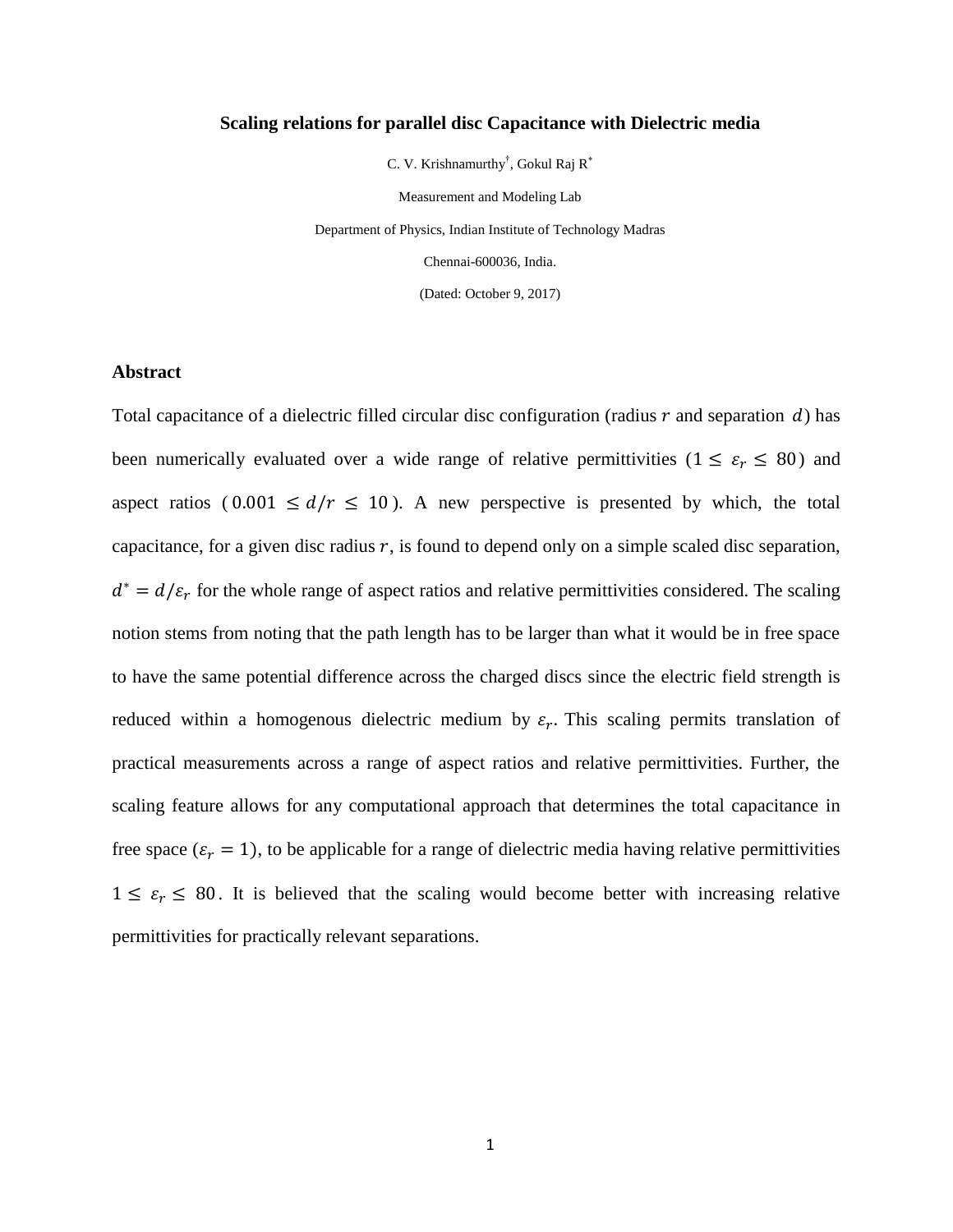### **Introduction**

The capacitance for identical thin circular conducting discs, charged equally and oppositely, with a dielectric medium arranged in the configuration shown in Fig. 2(b) can be expressed in terms of charge  $Q$  on an electrode and potential difference  $V$  between the discs as

$$
C = \frac{Q}{V} = \frac{\oint \vec{D} \cdot \vec{dA}}{\int_0^d \vec{E} \cdot \vec{dI}} \tag{1}
$$

Appendix I contains the definitions for the various quantities introduced here and the background associated with equation (1). The charge  $Q$  on a disc is obtained through Gauss's law by integrating the outward flux (for positive charge) of the displacement field over any surface that encloses the disc chosen conveniently for purposes of evaluation. An integration over the other disc would lead to the total charge on that disc but of opposite sign. The potential difference  $V$  is essentially the work done in transferring a unit charge from one disc to the other and is pathindependent. It is obtained by carrying out the line integral of the electric field over any path connecting the two discs chosen conveniently for purposes of evaluation. The shortest paths are made up of segments locally perpendicular to the succession of equipotential surfaces between the two discs.

When these two oppositely charged discs are brought close to each other in free space, there is a redistribution of the charges on each disc due to induction, the extent of which depends on the separation between the discs. At very large separations, induction effects are small and the charge distribution on a disc would tend to that of an isolated charged disc for which charge is distributed over both the sides of the disc symmetrically. It is well known that the charge distribution,  $\sigma_{nn}(\rho)$ , *on each side* of an isolated disc-like conductor is highly non-uniform and is given by MacDonald $^{12}$  as,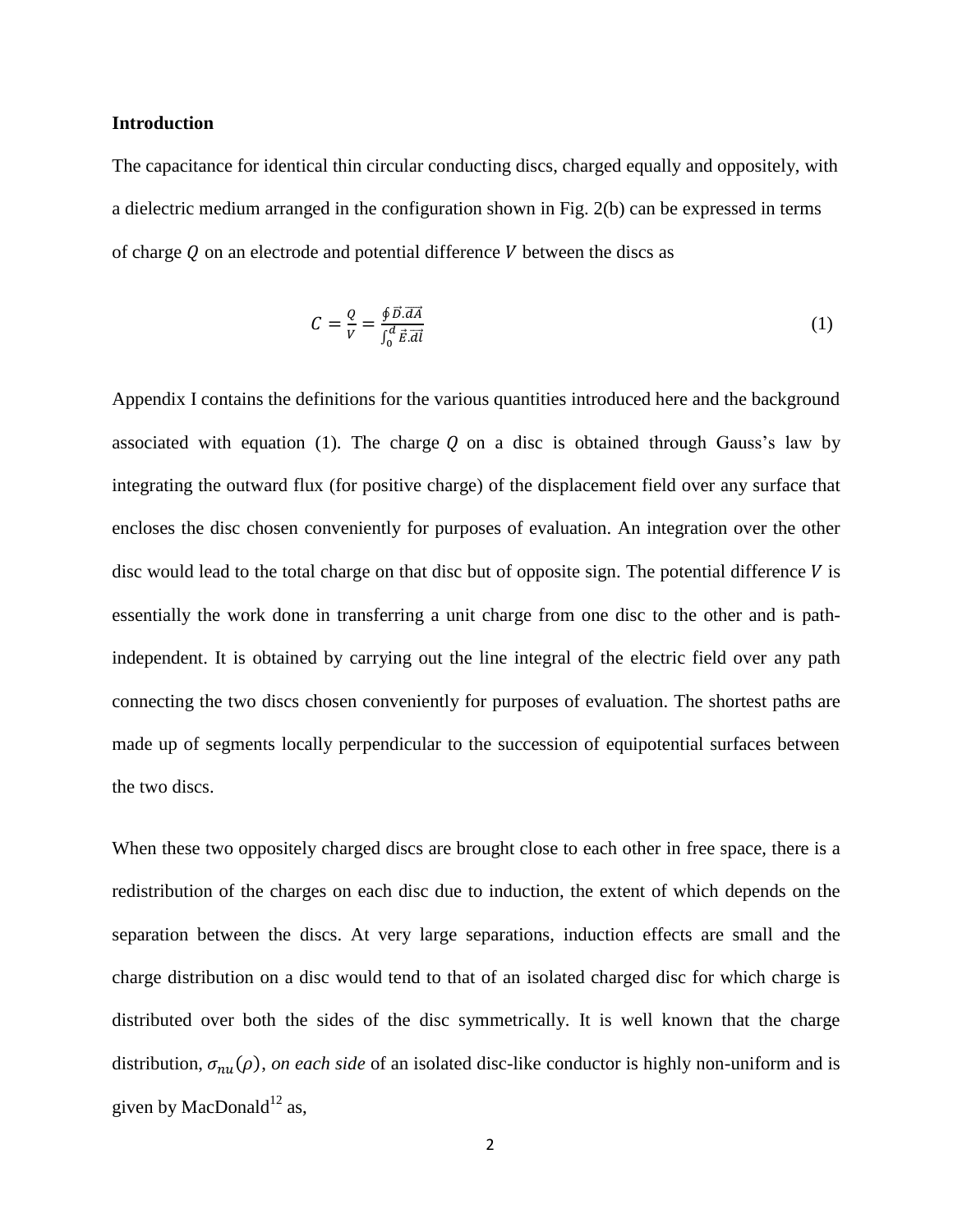$$
\sigma_{nu}(\rho) = \frac{1}{2} Q \frac{1}{2\pi r \sqrt{r^2 - \rho^2}} \tag{2}
$$

where, r is the radius of the circular disc and  $\rho$ , the radial variable, lies in the range ( $0 \le \rho \le r$ ). The given total charge Q distributes itself equally on *both* sides of the isolated disc as shown in Fig. 1, such that the density is highest at the edges and falls rapidly to a finite value at the disc center with a very small region around the center where the charge density can be said to be uniform.



Fig. 1. Non-uniform radial charge distribution on the upper face of a conducting circular disk of unit radius (carrying one unit of charge). The dotted red curve represents the uniform charge density (=  $1/4\pi$  =0.0795).

For very small disc separations, induction effects are strong due to which considerable redistribution of the charges occurs, leading to asymmetric charge distributions on each disc. Specifically, for a parallel disc configuration, the surfaces of each disc facing each other tend to have greater charge than their respective back surfaces that face away from each other. An idealization would be to consider *all* charge on each disc to exist only on their inner surfaces (so that,  $\vec{E}_{in} \neq 0$ , and  $\vec{E}_{out} = 0$ ,  $\vec{E}_{sides} \approx 0$ ). If further, the charge is taken to be *uniformly* distributed across each of the discs' inner surfaces, the surface and line integrals can be evaluated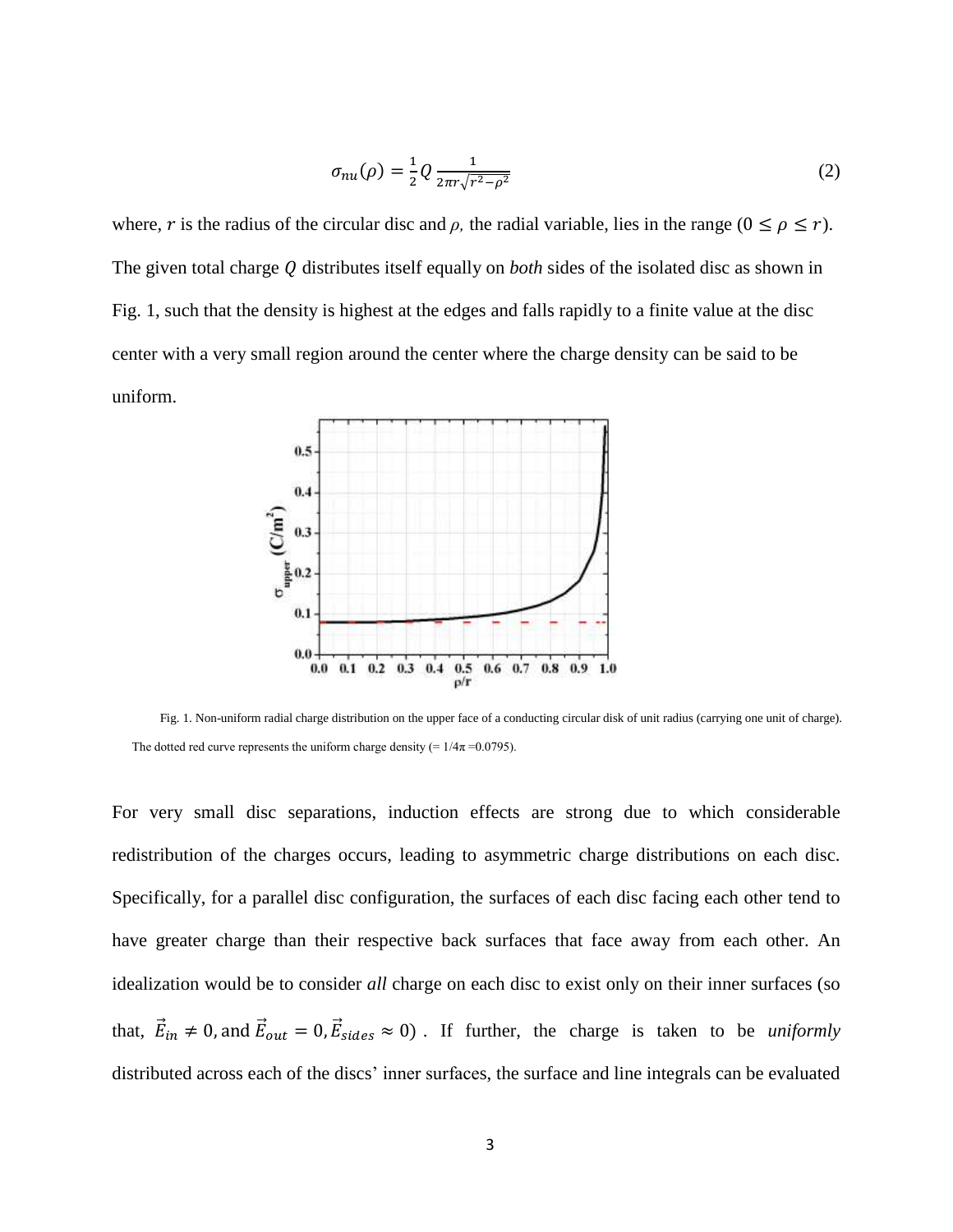easily. With  $\vec{E}_{in} \neq 0$ ,  $\vec{D}_{in} = \varepsilon_0 \vec{E}_{in}$ , where  $\varepsilon_0$  is the free space permittivity, and with  $\vec{E}_o$  $\vec{E}_{\text{sides}} = 0$ , the surface integral yields  $\varepsilon_0 |\vec{E}_{in}| A$ . Here, A is the area of the inner surface of a disc. As the field lines are taken to be uniform in the region between the discs, the line integral results in  $|\vec{E}_{in}|d$ , where d is the separation between the parallel discs. These two simplifications lead to the well-known result,

$$
C_{ideal} = \varepsilon_0 A/d \tag{3}
$$



Fig.2. Various configurations of identical circular disk parallel electrode capacitor (a) same dielectric in every region (b) dielectric extending up to the geometric limit (c) dielectric extending beyond the geometric limits.

However, charges do get concentrated at the edges of the discs and do get distributed on the back sides of the discs as well, leading to non-uniform charge distributions and non-uniform fields at the edges and extending to the back side of each disc.

The problem of computing the total capacitance when the actual non-uniform charge distribution is considered, and when the associated non-uniform fields (termed hereinafter as fringe fields) are taken into account, has been extensively investigated analytically, semi-analytically and numerically.<sup>2,3,5,9,10,11</sup>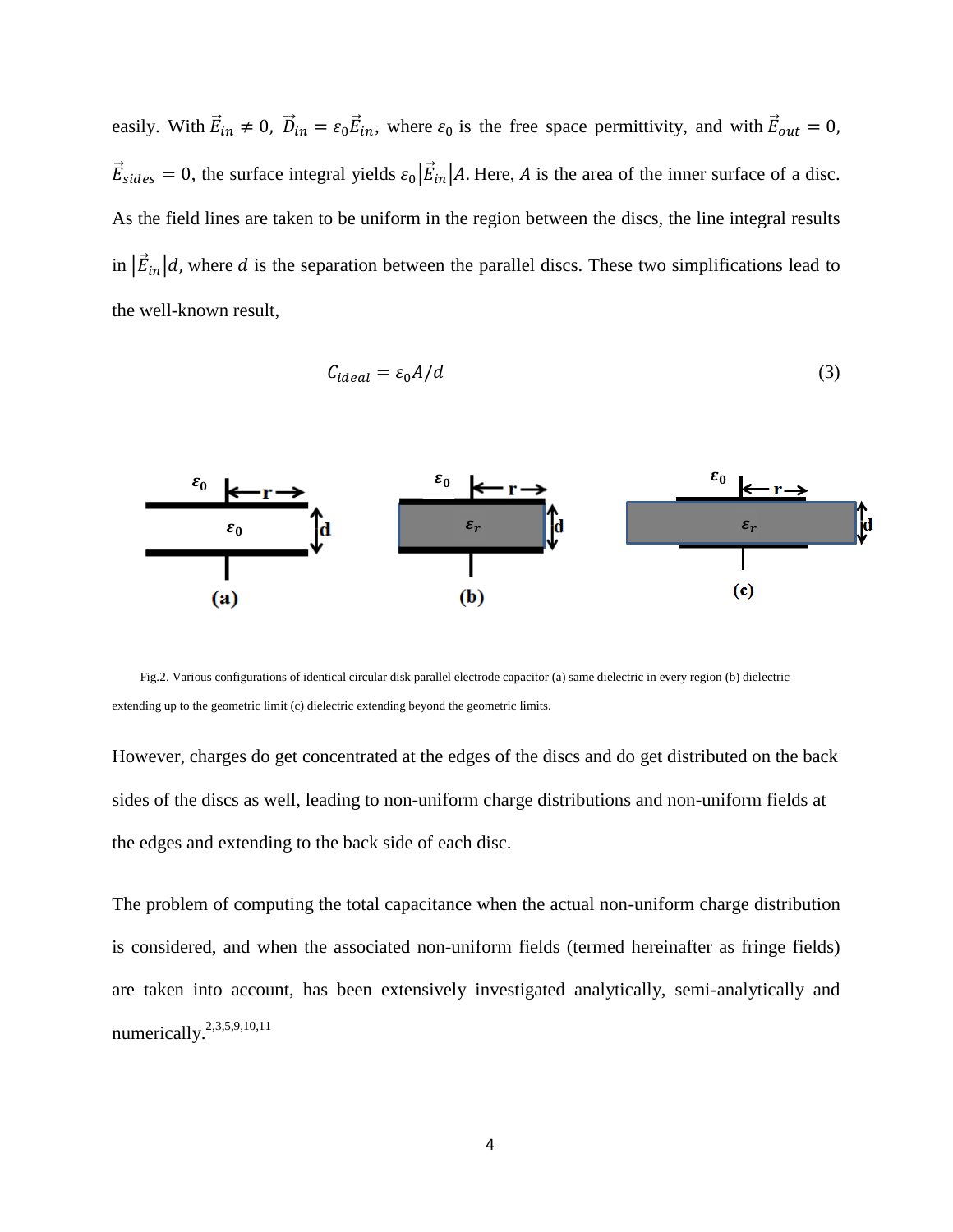Carlson and Illman<sup>3</sup> employ Fourier cosine series to evaluate the final integral equation for the total capacitance numerically over a wide range of aspect ratios that were not dealt with until then. The total capacitance in free space obtained by Carlson and Illman<sup>3</sup> is shown in Fig. 3.

The problem of a dielectric loaded capacitor has received much less attention. Three geometries considered in the literature are shown in Figure 2(a)<sup>3,9,10,13,14</sup>, Figure 2(b)<sup>5,6</sup> and Figure 2(c)<sup>1,6,11</sup>. A few attempts have been made to evaluate the capacitance of a dielectric loaded capacitor as a function of geometric spacing between the electrodes as well as a function of the dielectric constant<sup>1,5,6,11</sup> although the geometries are not the same. The challenge posed by the presence of the dielectric medium is two-fold: the change in the fringe field contributions to the total capacitance and the extraction of the dielectric constant from the total capacitance.

In the present work, the results of numerical (FEM) calculations<sup>4</sup> of total capacitance for a wide range of aspect ratios and dielectric constants obtained recently<sup>5</sup> are examined for possible scaling relations that helps understand the role of the dielectric media and fringe fields in determining the total capacitance as a function of the aspect ratio. Sections I and II describe the features of capacitance in free space and in the presence of dielectric media respectively. Section III explores two scaling relations and it is shown that it is possible to map the dielectric-loaded total capacitance onto the free space total capacitance in terms of a scaled electrode separation over a wide range of aspect ratios and a wide range of relative permittivities. Section IV presents the conclusions of the current investigations.

# **I.** Total Capacitance when  $\varepsilon_r = 1$

Figure 2 presents the total capacitance results for  $\varepsilon_r = 1$  using normalized values. The total capacitance has been normalized by  $4\varepsilon_0 r$ , which is the parallel combination of self-capacitances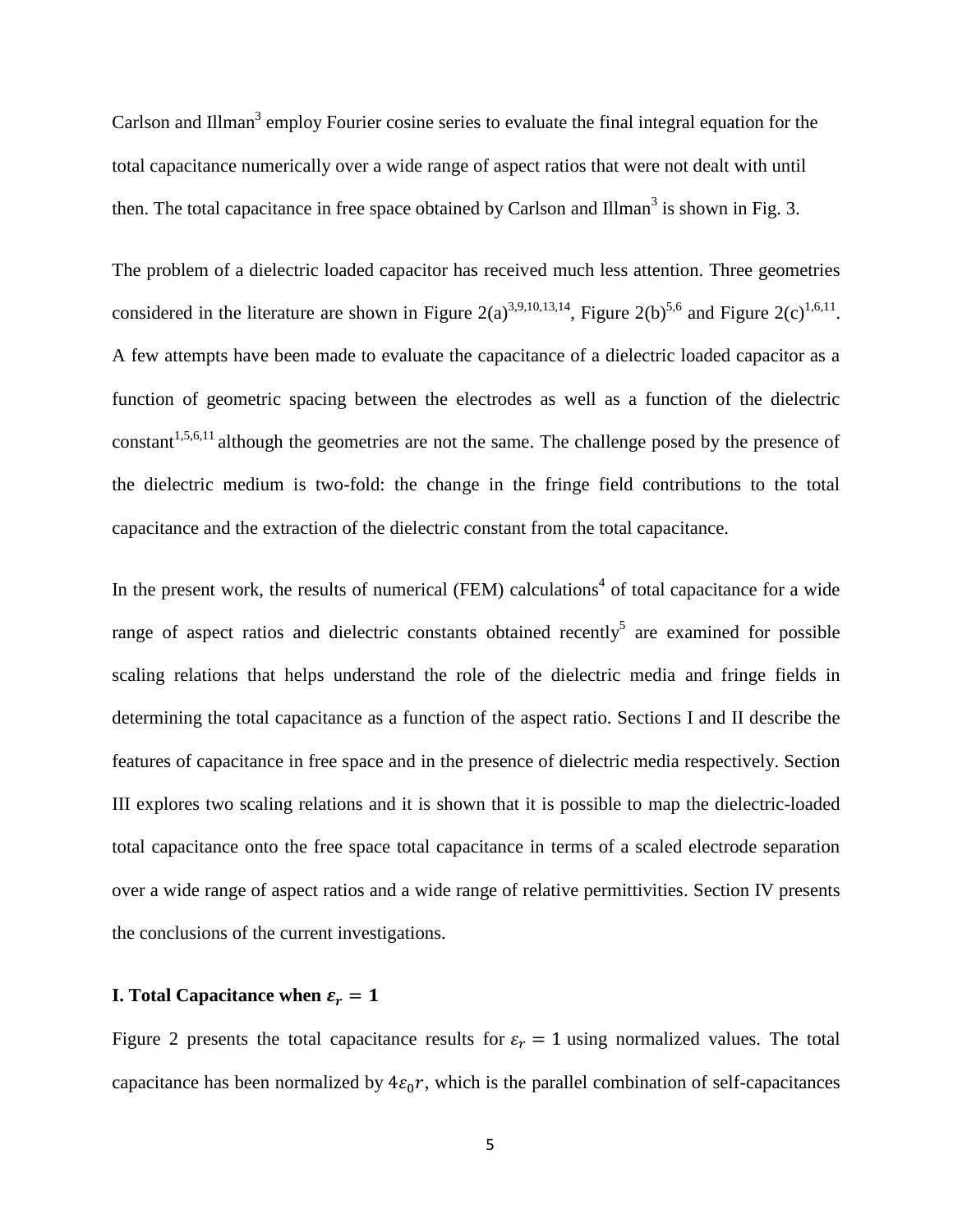of two isolated circular thin electrodes of radius  $r$ . The electrode spacing is expressed in terms of aspect ratio  $d/r$ .



Fig. 3. Comparison between semi-analytical and thin electrode numerical (FEM) results for symmetric circular electrode configuration

Figure 3 highlights two features: (a) the "ideal" capacitance given by  $C_{ideal} = \varepsilon_0 A/d =$  $\varepsilon_0 \pi r^2/d$  leads to a straight line in the log-log scale for the entire range of aspect ratios chosen, and (b) the total capacitance increases systematically, as aspect ratio increases, with respect to the ideal capacitance. However, Fig. 3 also indicates that the range of aspect ratios (0.001  $\leq d/r$ )  $\leq$  0.1) for which the deviation due to fringe field contributions are small and may be either ignored or handled using Kirchoff correction.<sup>7, 8</sup>

The systematic increase of the total capacitance (at constant potential difference) from the 'ideal' capacitance as the aspect ratio increases is due to the ability of the discs to accommodate more charges that spread towards the edges and on the back surface leading to non-uniform charge distribution which in turn sets up a non-uniform field distribution. This can also be viewed as the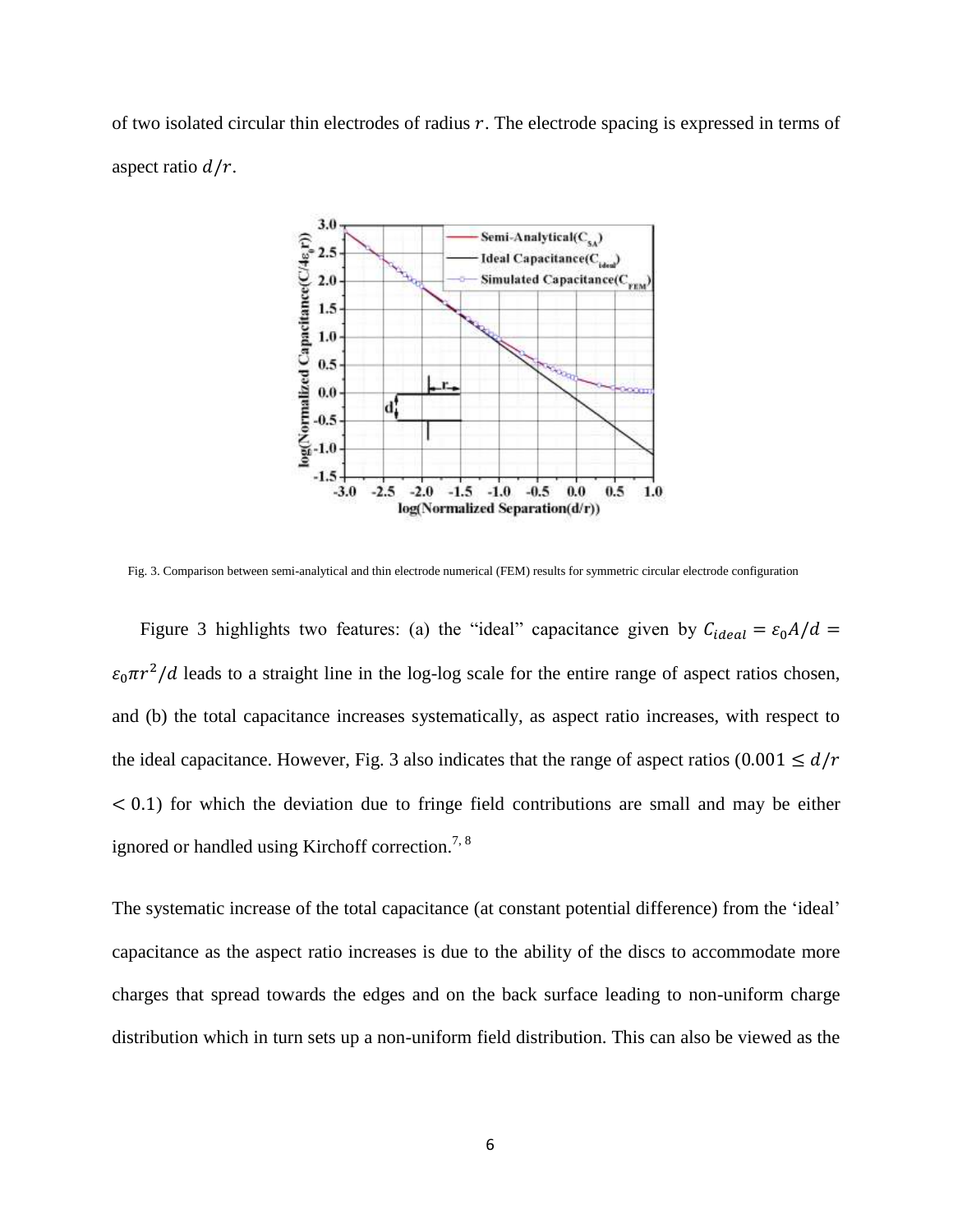weakening of the induction effects of one charged electrode on the other to hold *all* the charges on the inner surfaces at larger aspect ratios.

The thin electrode FEM calculations<sup>5</sup> can be seen to agree with the semi-analytical results<sup>3</sup>. It has been found that the agreement is up to the first significant digit in the pico-farad scale in the total capacitance. Thicker electrodes lead to distinct and measurable results as has been reported recently<sup>5</sup>.

## **II.** Total Capacitance when  $\varepsilon_r > 1$

The total capacitance for a medium sandwiched between symmetric circular discs can, in general, be a function of  $r$ ,  $d$ ,  $\varepsilon_r$ . For small separations or small aspect ratios, the total capacitance can be well approximated by  $\varepsilon_r \varepsilon_0 A/d$  since the displacement field inside the region between the discs can be expressed as,  $D_{in} = \varepsilon_0 \varepsilon_r E_{in}$  and assuming as before that charges reside only on the inner surfaces of both the discs. This is essentially the scaling of the ideal capacitance by  $\varepsilon_r$ , i.e.,  $C = \varepsilon_r C_{ideal}$ .

Figure 4(a) shows the FEM results for relative permittivities in the range  $1 \le \varepsilon_r \le 80$  over the same range of values for the aspect ratio  $(d/r)$  for a configuration shown in Fig.2(b). With increasing value of the relative permittivity, two features can be noted from Fig. 4(a): (i) the total capacitance have seen to increase systematically as the relative permittivity increases, and (ii) the total capacitance as a function of the aspect ratio tends to straighten, in the log-log scale, more and more as the relative permittivity increases.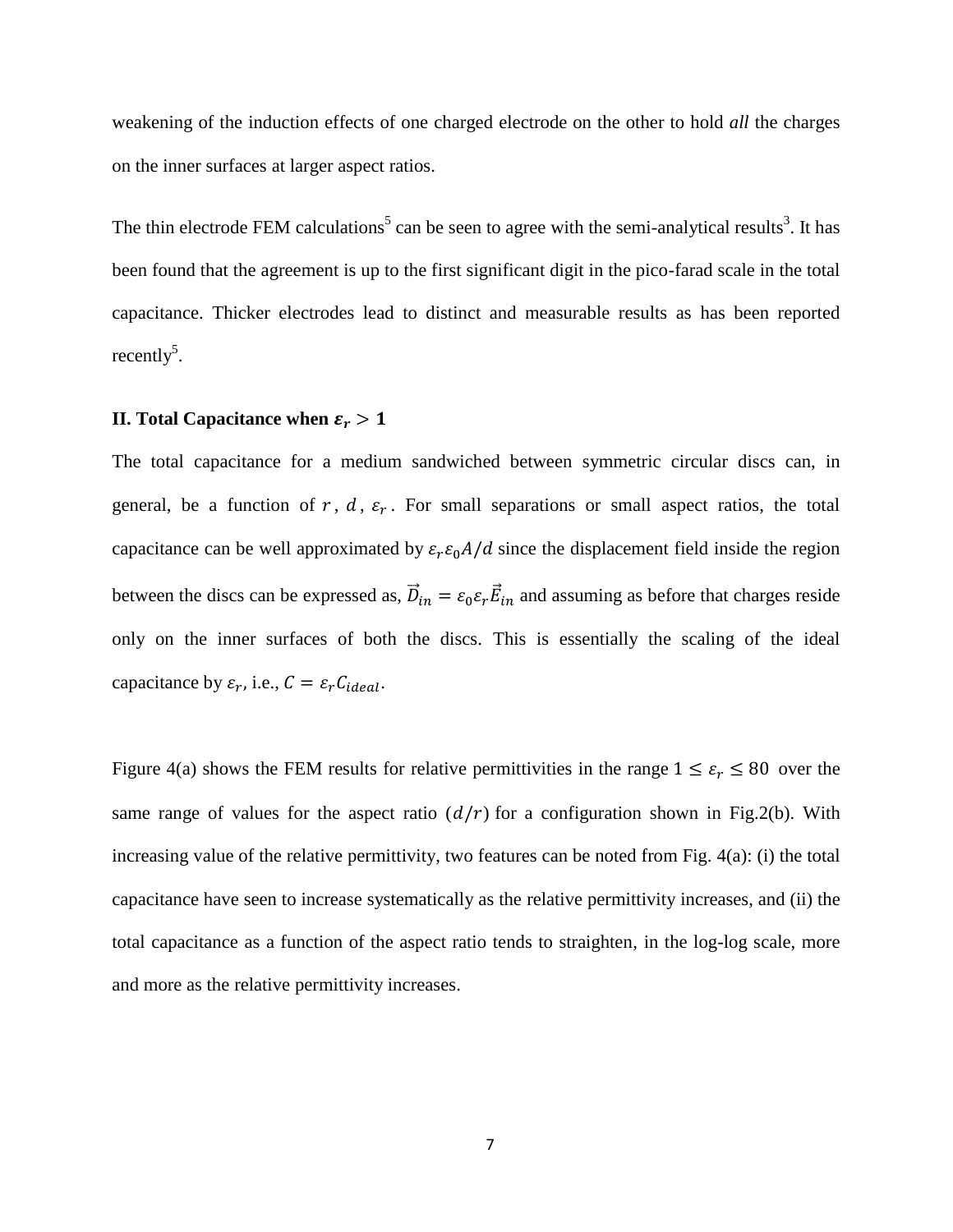

Fig. 4. (a) Variation of normalized capacitance with normalized separation for various relative permittivities in log-log scale. (b) Variation of fringe capacitance for various dielectrics and aspect ratios. (c) Inset in (b) expanded and employing linear scales.

The fringe field contribution to the total capacitance can be defined by the following relation  $C_{triangle} = C_{total} - \varepsilon_r C_{ideal}$  where  $\varepsilon_r$  is the relative permittivity of the medium between the electrodes and  $C_{ideal} = \varepsilon_0 A/d$  is the geometrical capacitance. It is seen from Fig. 4(b) that the fringe capacitance is almost independent of the relative permittivity in the range  $(0.001 \le d/r)$  $< 0.1$ ), and weakly dependent on the relative permittivity in the range  $(0.1 < d/r < 1.0)$ . Beyond  $d/r > 1.0$ , there is a strong distinction between  $\varepsilon_r = 1$  case and  $\varepsilon_r > 1$  cases, although there is very little change between  $\varepsilon_r = 20$  and  $\varepsilon_r = 80$  cases as can be seen from Fig.4(c). As the aspect ratio increases, when the medium between the discs is different from that of the free space outside, the charges tend to go towards the edges and onto the back surface leading to increasing fringe fields that results in the upward trends seen in Fig.4(c). In other words, the dielectric is not able to 'hold' all the charges on the inner surfaces of the discs at larger aspect ratios. However, as all these changes are less than a picofarad, the total capacitance tends to behave more like  $\varepsilon_r C_{ideal}$  and appears to straighten in Fig. 4(a) for larger aspect ratios and for higher relative permittivities. It is important to note that (a)  $C_{frinae}$  is found not to scale with  $\varepsilon_r$ , and (b) there is no closed form expression for the semi-analytic result in Fig. 3 that can describe the total capacitance for larger aspect ratios, even for  $\varepsilon_r = 1$ .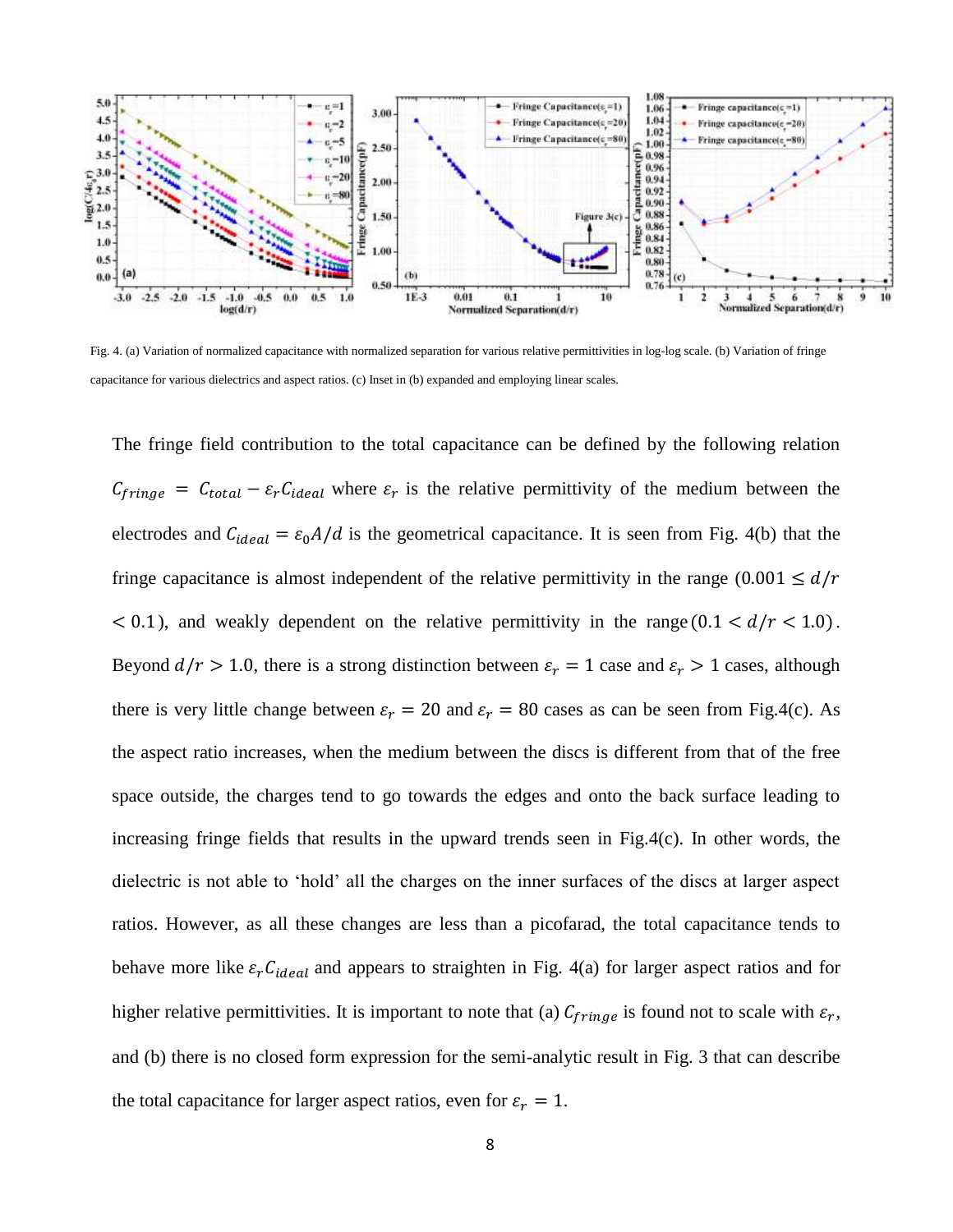## **Section III**

It is interesting to seek scaling relations for the total capacitance that is valid for larger separations when  $\varepsilon_r > 1$  using the semi-analytical result for  $\varepsilon_r = 1$ . Two such attempts are described in what follows:

A simple scaling for the total capacitance, valid for small aspect ratios, when  $\varepsilon_r > 1$ , is given by  $C = \varepsilon_r C_{ideal}$ . To test this scaling idea over the whole range of aspect ratios and relative



Fig. 5. Variation of normalized capacitance with normalized separation for various dielectric constants.

permittivities, the numerically evaluated total capacitance is normalized by  $4\varepsilon_0 \varepsilon_r r$ , following what was done earlier ( $4\varepsilon_0 r$ ) but now scaled by  $\varepsilon_r$  and plotted as function of  $d/r$  as shown in Figure 5.

The trends in Fig. 5 show that the ideal capacitance neglecting fringe fields, and the total capacitance accounting for the fringe fields when  $\varepsilon_r = 1$ , set the boundaries, as it were, for all the cases when  $\varepsilon_r > 1$ . It is interesting to note from Fig. 5 that as the relative permittivity increases, the behavior tends to straighten (in the log-log scale) and approach the ideal capacitance behavior. This can be traced to the trends in Fig. 4(b) where fringe field contributions are found to be nearly independent of relative permittivity over the range  $(0.001 \le$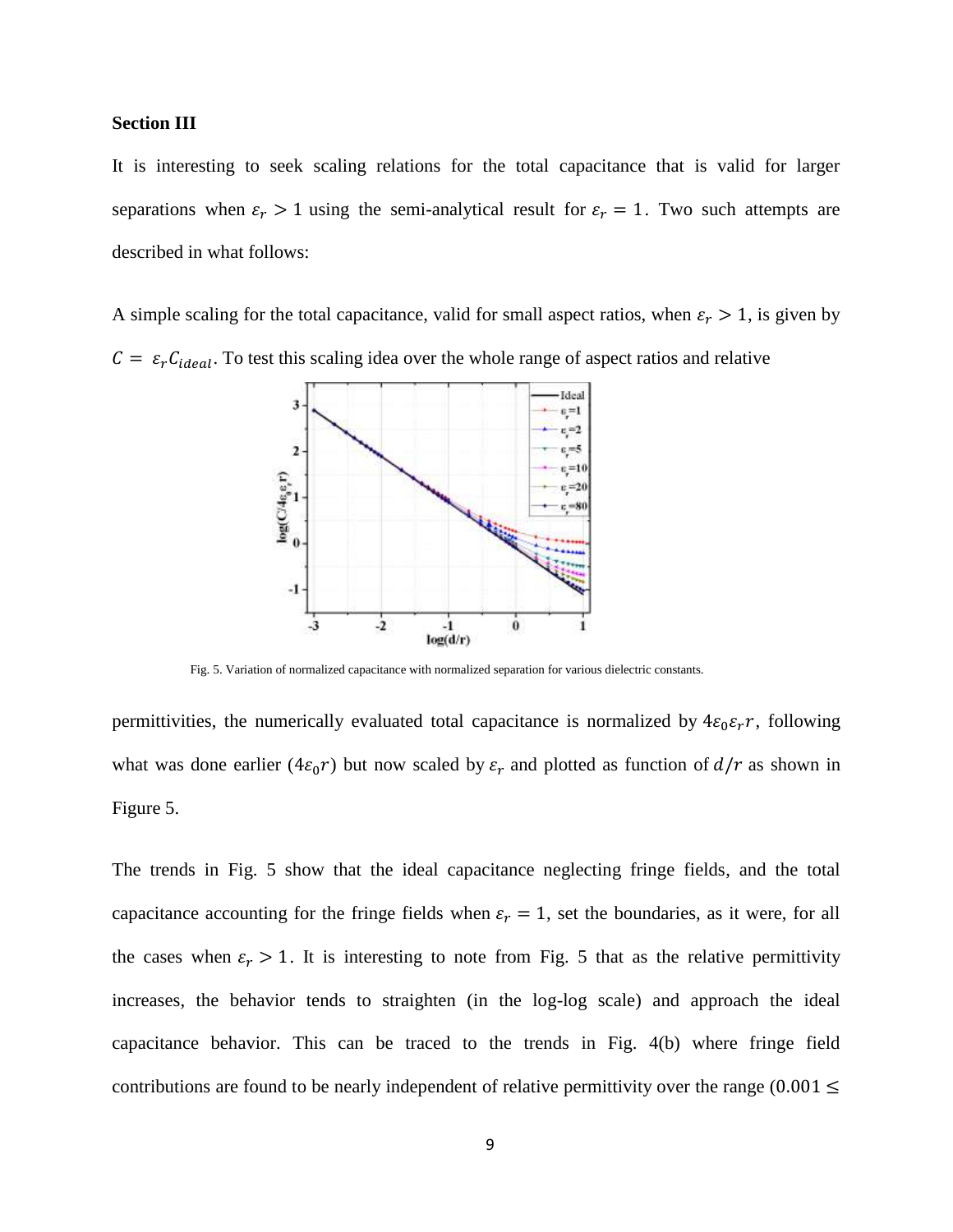$d/r < 0.1$ ). This may be understood as follows: media with high relative permittivities 'hold' the charges on the inner surfaces of the discs and confine the field flux within the region occupied by the discs justifying the approximation leading to  $C = \varepsilon_r \varepsilon_0 A/d$ . Beyond  $d/r > 0.1$ , the media with high relative permittivities tend to keep the fringe field contributions small but non-negligible. From a practical point of view, the trends for  $\varepsilon_r > 1$  indicate that the larger the value of  $\varepsilon_r$ , the greater is the range in electrode separation over which the total capacitance can be approximated well by a simple scaling of the ideal capacitance by  $\varepsilon_r$ .

Alternately, the total capacitance, for small aspect ratios, can be re-expressed as  $C =$  $\varepsilon_0 A/(d/\varepsilon_r) = \varepsilon_0 A/d^*$ . The electrode separation d is now scaled to  $d^*$ , where,  $d^* = d/\varepsilon_r$ . Thus the total capacitance, for a given electrode separation d, and with a dielectric ( $\varepsilon_r > 1$ ) is the same as the total capacitance in free space, but for an equivalent electrode separation,  $d^*$ . The basis for the scaling of *d* is as follows: From  $\oint \vec{D} \cdot d\vec{A} = Q$ , and the constitutive relation for isotropic dielectric media,  $\vec{D} = \varepsilon_0 \varepsilon_r \vec{E}$ , an expression for  $|\vec{E}|$  is obtained, which for small aspect ratios can be approximated to give  $|\vec{E}| = Q/\varepsilon_0 \varepsilon_r A$ , where A is the area of the inside surface of the disc. It can be seen that the electric field strength in the presence of a dielectric is reduced by  $\varepsilon_r$  from that in free space (given by  $Q/\varepsilon_0 A$ ). The potential difference *V*, defined by  $\int_0^d$  $\int_{0}^{u} \vec{E} \cdot d\vec{l}$ , is evaluated, for small aspect ratios, using the above result for the electric field strength  $|\vec{E}|$  =  $Q/\varepsilon_0\varepsilon_r A$  giving the following result:  $V = (Q/\varepsilon_0\varepsilon_r A) d$ . Since the electric field strength in the presence of a dielectric medium is reduced, the path length has to be *d* to obtain the same potential difference  $V$  as that in free space obtained using a shorter path length  $d^*$  which is given by  $V = (Q/\varepsilon_0 A)d^*$ . The capacitance in free space turns out to be  $\varepsilon_0 A/d^*$ .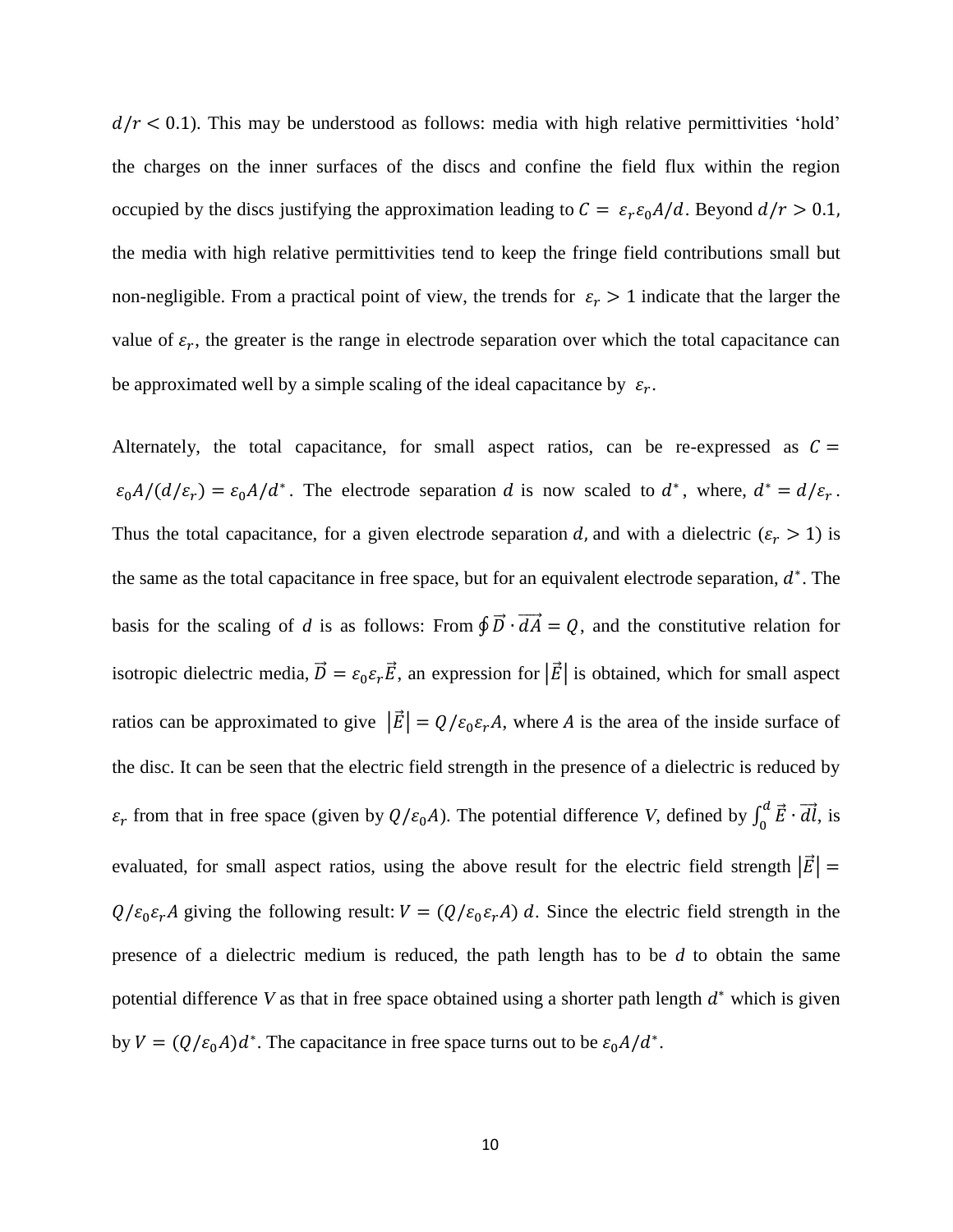To test this scaling idea over the whole range of aspect ratios and relative permittivities, Figure 6 has been generated by normalizing the numerically evaluated total capacitance by  $4\varepsilon_0 r$  and by plotting this with respect to  $d^*/r$ . Significantly, the validity of this scaling is observed to hold over the whole range of aspect ratios ( $0.001 \le d/r < 10$ ) and relative permittivities considered  $(1 \leq \varepsilon_r \leq 80).$ 



Fig. 6. Scaled Capacitance for a wide range of dielectrics ( $1 \le \varepsilon_r \le 80$ ) and aspect ratios (0.001  $\le d/r < 10$ ).

The notion that total capacitance is scaled by the relative permittivity is widely employed but is of limited applicability as seen from the previous discussion. A newer perspective, of much wider applicability, emerges from the notion that the total capacitance with a dielectric  $(\varepsilon_r)$  and electrode spacing  $d$ , is the same as the total capacitance in free space with an equivalent electrode spacing,  $d^* = d/\varepsilon_r$ . This scaling behavior is non-trivial since it includes fringe field contributions as well and does not involve any approximations or assumptions.

The scaling of the total capacitance has significant practical consequences in estimating the relative permittivity of unknown materials. All one needs to know is the total capacitance for free space as a function of the aspect ratio (either in a graphical form or as a table). Using the measured total capacitance, the scaled disc separation  $(d^*)$  is "read off" from the graph or table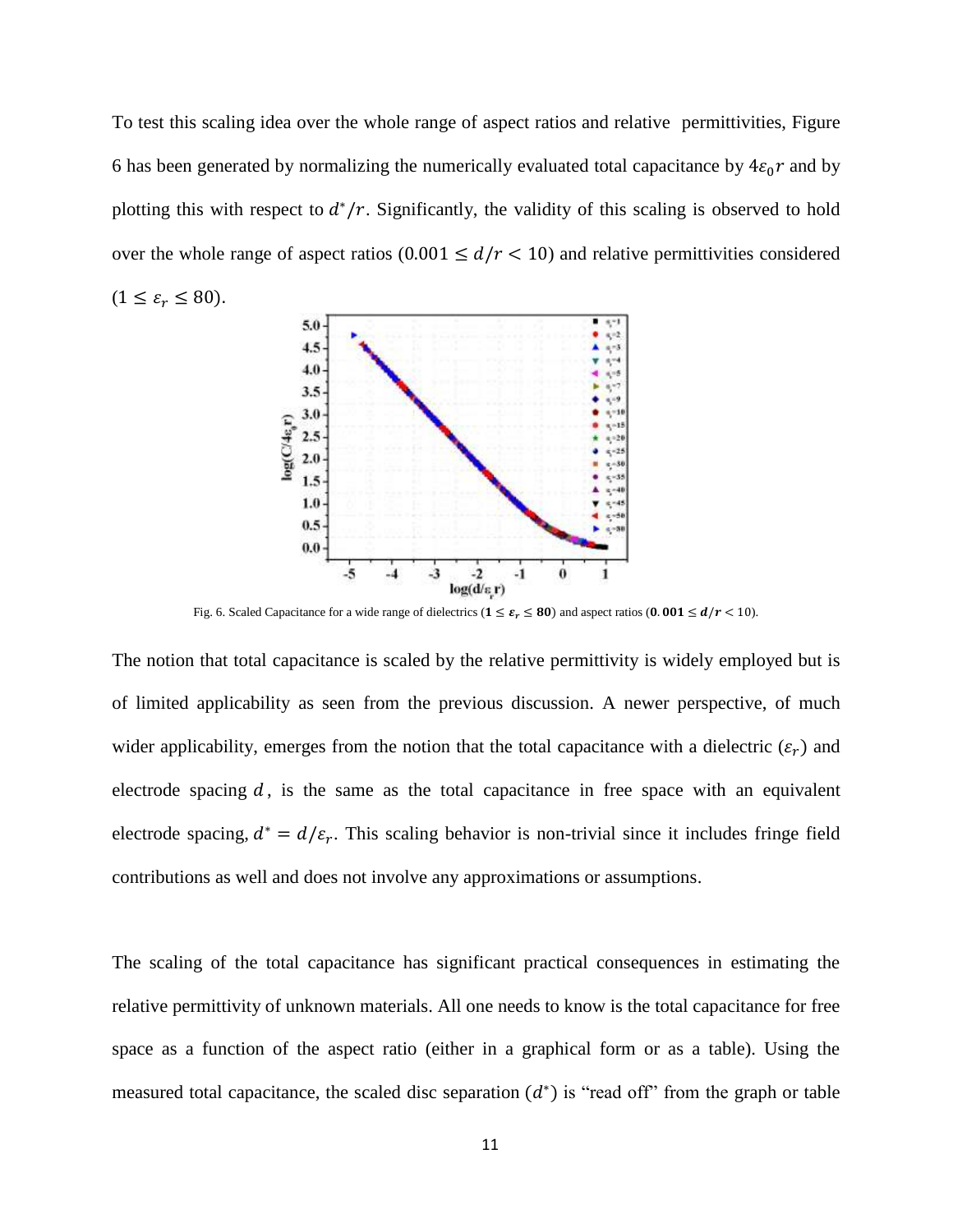and is compared against the physical separation  $(d)$  to obtain the dielectric constant of the unknown material (assuming disc radius to be a constant) without any restrictions on sample thickness.

#### **IV. Conclusions**

Total capacitance of a dielectric filled circular disc configuration has been numerically evaluated over a wide range of relative permittivities ( $1 \le \varepsilon_r \le 80$ ) and aspect ratios (0.001  $\le d/r \le$  ). The total capacitance has been found to depend only on a simple scaled separation over the whole range of relative permittivities and the whole range of aspect ratios examined in the present study. While it is known that the electric field strength in a homogeneous dielectric medium is reduced by  $\varepsilon_r$  giving rise to the present scaling notion for the path length, what has been shown in the present study is that this simple scaling notion appears to work not only for small aspect ratios but for larger aspect ratios as well over a wide range of relative permittivities. It is expected that this scaling behavior may also be satisfied for the configuration in which layered media occupy the space between the two parallel conducting discs.

Through the scaling notion, the problem of total capacitance of a parallel disc configuration with a dielectric is reduced to the problem of total capacitance of a parallel disc configuration in free space. The intuitive yet non-trivial scaling relation found from the present investigation allows any computational approach that determines the total capacitance for  $\varepsilon_r = 1$ , to be applicable for any dielectric loaded configuration. The medium has been assumed not to extend beyond the disc diameter in the entire study.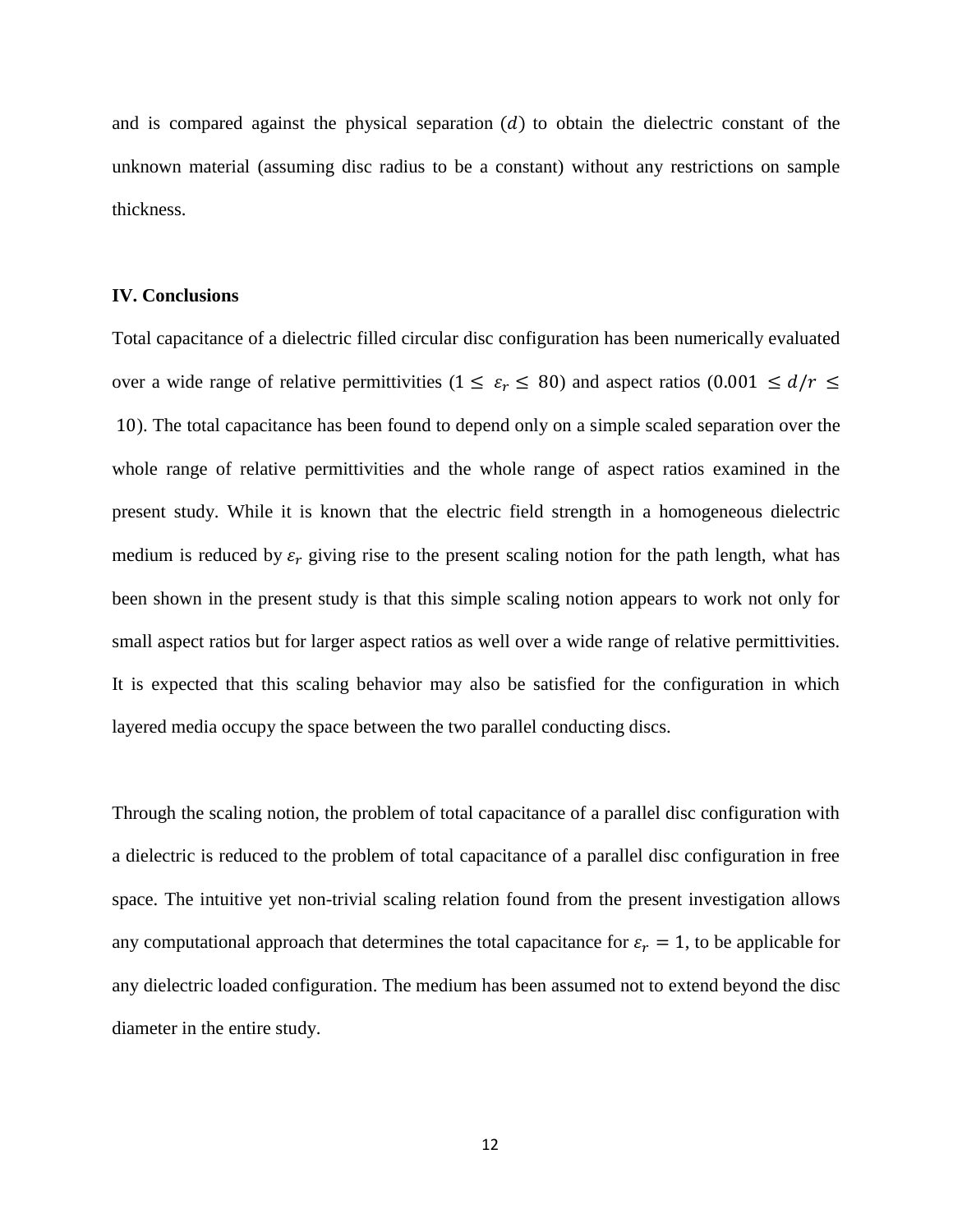## **Appendix I**

In electrostatics involving charges on conductors and polarized dielectric media, as in the present context of a dielectric medium placed between oppositely charged parallel conducting discs, the following relations,  $\vec{\nabla} \cdot \vec{E} = \rho_{total}/\varepsilon_0$  and  $\vec{\nabla} \times \vec{E} = 0$  are satisfied for the electric field. The total charge density  $\rho_{total}$  is made up of the free charge density  $\rho_{free}$  on conductors and the bound charge density  $\rho_{bound}$  that appears on the surface of the polarized dielectric medium. The response of the dielectric medium to external fields is described by  $\vec{P}$ , the induced dipole moment per unit volume, which satisfies the relation  $\vec{\nabla} \cdot \vec{P} = -\rho_{bound}$ . The negative sign reflects the oppositely charged induced response from the medium. The contributions from free charges and bound charges may be distinguished by using the displacement field  $\vec{D}$  defined as  $\vec{D}$  =  $\varepsilon_0 \vec{E} + \vec{P}$  which satisfies the relation,  $\vec{\nabla} \cdot \vec{D} = \rho_{free}$ . When the medium is isotropic and the field strength is small (compared to internal fields), the induced dipole moment per unit volume is expected to be proportional to the inducing electric field and is expressed as  $\vec{P} = \chi \varepsilon_0 \vec{E}$  where  $\chi$ is termed the susceptibility of the dielectric medium. The relation  $\vec{D} = \varepsilon_0 \vec{E} + \vec{P}$  may be expressed as  $\vec{D} = \varepsilon \vec{E} = \varepsilon_r \varepsilon_0 \vec{E}$  in terms of permittivity  $\varepsilon$  of the medium or in terms of the relative permittivity  $\varepsilon_r$  of the medium with respect to the permittivity free space  $\varepsilon_0$ .

The integral equivalents to the differential forms above are  $\oint \vec{E} \cdot d\vec{l} = 0$  and  $\oint \vec{D} \cdot d\vec{A} = 0$  $\int \rho_{free} dV = Q$  respectively. Q, in the present context, is the charge on the conductor when the integral is taken over an imaginary surface enclosing the conductor.

The capacitance  $C$  of a pair of conductors in a specific geometric configuration in free space is defined as the charge  $Q_{fs}$  that can be put on the conductors by a source such that the potential difference between the two conductors is  $V$  and is defined as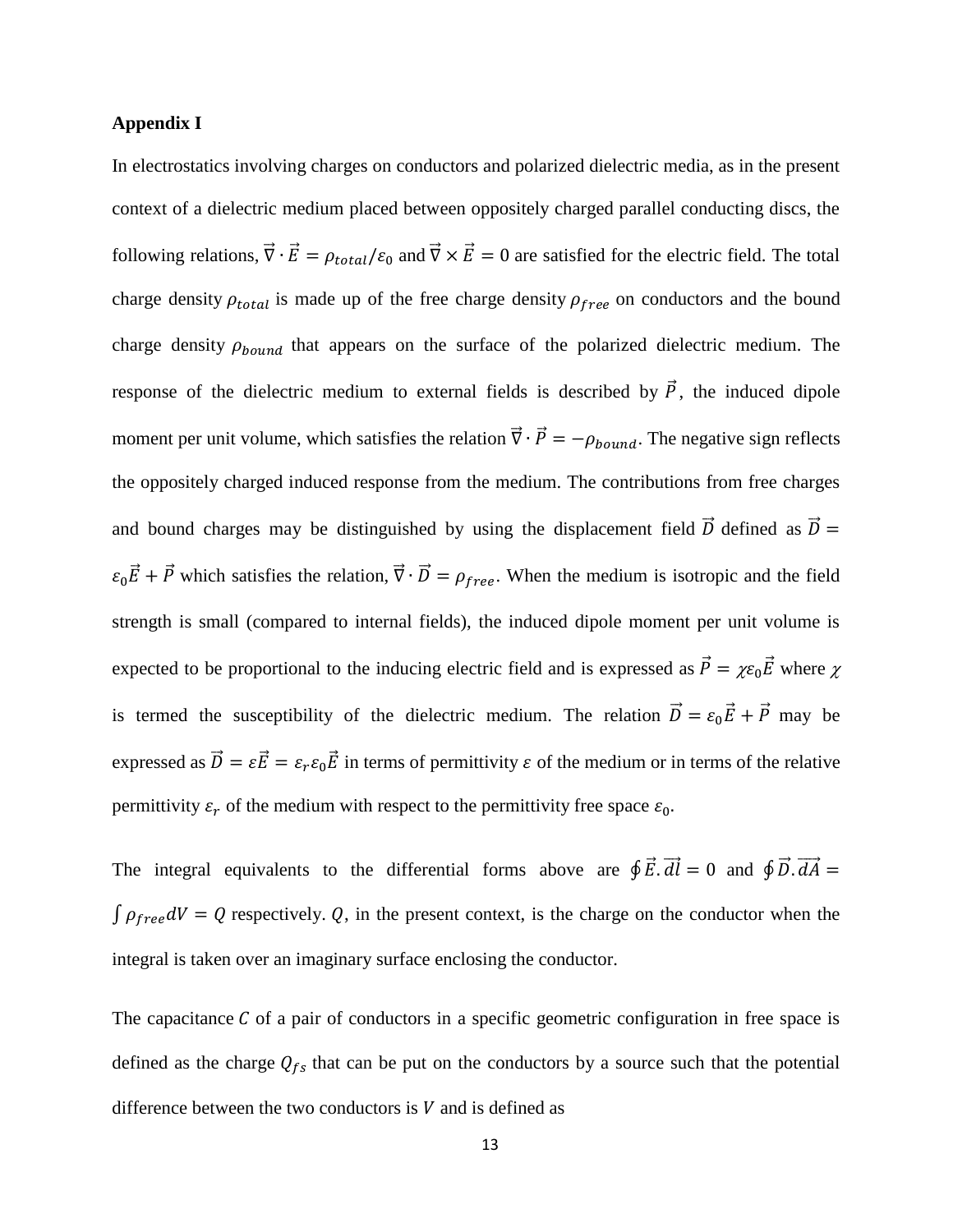$$
C = Q_{fs}/V
$$

When a dielectric medium is introduced between the two charged conductors, as in the parallel disc configuration under study, the medium gets polarized and a bound charge appears on the surface of the medium. The source compensates for the reduction of the amount of free charge on the conductors, due to the induced bound charge of the dielectric medium, thereby increasing the amount of charge on the conductors to  $Q \left( > Q_{fs} \right)$  at the same potential difference. The capacitance is said to have been increased due to the introduction of the dielectric medium. The increase in capacitance depends on the relative permittivity of the dielectric medium, more the relative permittivity, more the increase in the capacitance. It is important to note that the spacing between the charged conductors is not altered when the dielectric medium is introduced.

l

- <sup>1</sup> H. J. Wintle and D. G. W. Goad, "Capacitance corrections for disc electrodes on sheet dielectrics," J. Phys. D:Appl. Phys. **22**(11), 1620-1626 (1989).
- <sup>2</sup> G. Paffuti *et al.*, "Circular plate capacitor with different discs," Proc.R. Soc. A. **472,** 20160574 (2016).
- <sup>3</sup> G. T. Carlson and B. L. Illman, "The Circular disk parallel plate capacitor," Am. J. Phys. **62**, 1099-1105(1994).
- <sup>4</sup> D. C. Meeker, Finite Element Method Magnetics, Version 4.2 (15Nov2013 Build), [http://www.femm.info](http://www.femm.info/)
- $<sup>5</sup>$  Gokul Raj R and C.V. Krishnamurthy, "Static dielectric constant assessment from capacitance over a wide range of</sup> electrode separations," J. Electrostat. **87**, 19–25(2017).

<sup>&</sup>lt;sup>†</sup>Electronic mail :*[cvkm@iitm.ac.in](mailto:cvkm@iitm.ac.in)* 

Electronic mail: [gokulraj@physics.iitm.ac.in,](mailto:gokulraj@physics.iitm.ac.in)

<sup>6</sup> A. H. Scott and H. L. Curtis, "Edge Correction in the determination of dielectric Constant," J. Res. of Natl. Bur. Stds., **22**, 747-775 (1939).

<sup>7</sup> Ion. C. Halalay, "Versatile cell for complex permittivity measurements on liquids," Rev. Sci. Instrum. **70**, 3432-3434 (1999).